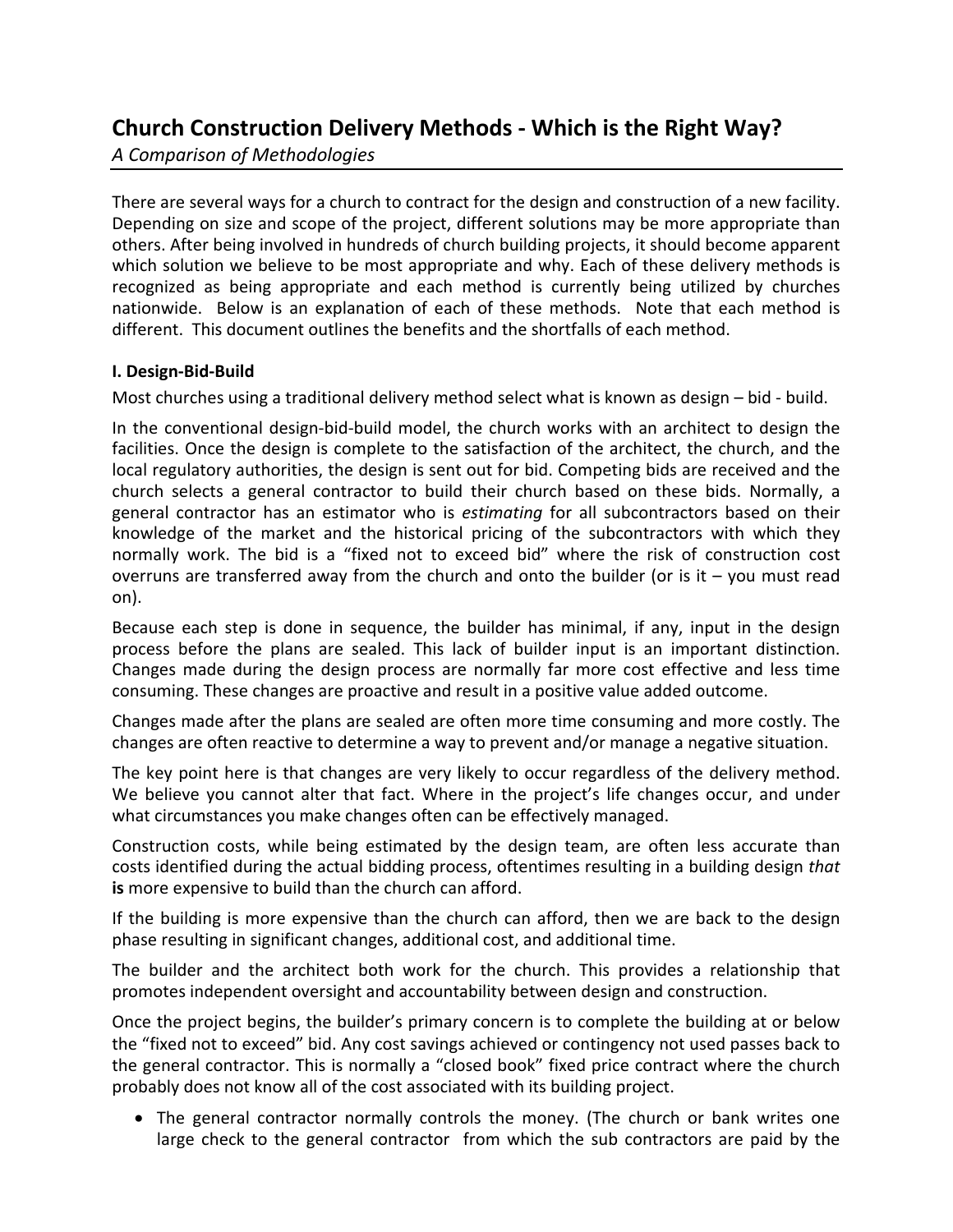- Builder input is late in the process
- Owner gives up informational control based on a line by line item cost
- Owner gives up financial control by placing the entire check of each draw in the hands of the GC
- Owner perceives that most, if not all, of the financial burden has been passed to the GC
- Unused contingency passes back to the GC
- Knowledge of cost savings achieved by the GC is usually unknown by the church
- Architect and GC are hired independently by and represent the owner

#### **II. Design‐Build**

In a typical design‐build model, the church hires a construction company or general contractor who in turn, hires an architect or the architect may already be an employee of the construction company. In design-build, the architect and builder are working together during the design process. This often produces a better result with less cost and time. Design changes should be made earlier in the process, budgeting estimates should be known and controlled earlier in the process, any value engineering that might help save money should be discovered early in the process. Many of the time and planning disadvantages of design‐bid‐build are taken out of the equation.

The architect is normally working for the builder/construction company and the possibility exists that design changes may be facilitated to benefit the builder and not always the church/owner. It would make sense that if the architect has to choose who to protect – they would protect their employer/construction company. There is at least an implied or potential conflict of interest in this delivery method. Once the project begins, the primary goal of the team is to deliver the product at or below the fixed not to exceed estimate provided.

This method also facilitates a "closed book" fixed price contract where the church does not know all of the costs associated with its building project. The construction company/general contractor normally controls the money as the church or bank writes one check to the GC from which the subcontractors are paid – does this sound familiar?

Other than builder input being earlier in the process, the basics of this delivery method are the same as design-bid-build. In design-build, the architect and the builder are not hired independently by, and do not independently represent, the church/owner.

#### **III. Open Book Construction Manager With a Guaranteed Not‐to‐Exceed Price**

In this method of delivering the building, a construction manager is hired, often after the architect has already completed the plans. When the plans have already been sealed, the same planning disadvantage remains as already expressed in the design‐bid‐build delivery method.

In an open book construction management model, everything is completely open to the church/owner. All cost estimates and bids are fully transparent with the church/owner actively involved to the degree it desires, in cost estimates, award of contracts or subcontracts, and purchasing. In this model, cost savings typically benefit the church/owner, not the general contractor/builder. All pricing information from subcontractors, suppliers, service organizations, or agencies is open and available to the church/owner and church's/owner's representatives.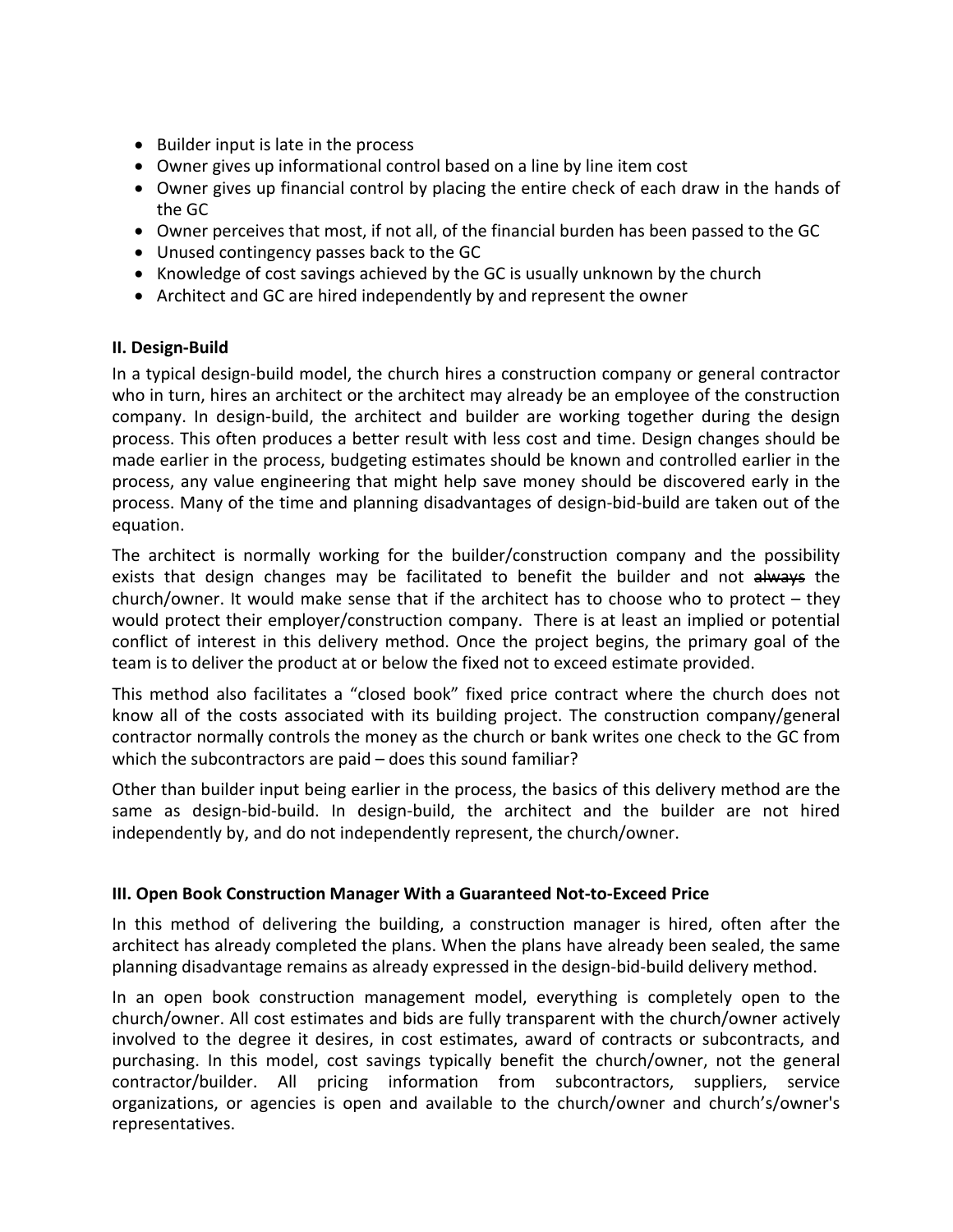The church has a greater amount of knowledge in the construction budget. In addition, financial control is greater because instead of one check being issued to the GC, separate checks are being issued by the church or bank to each individual subcontractor. Subcontractors are not paid unless proper lien releases are delivered each month. This method also reduces the financial risk to the church if the GC has financial issues.

Since the Construction Manager is taking financial risk with the not to exceed price, normally any savings or unspent contingency passes back to the CM (as it does in design-build and design‐bid‐build).

As much as we do not want to admit it  $-$  if there is one party of the relationship accepting all of the financial risk, there will be a conflict of interest between the best interest of the client and maximizing profits (or minimizing loss). There is less of a conflict in the open book delivery method with a "not to exceed" price, but a conflict still exists.

### **IV. Design – Open Book Construction Manger (OBCM) – Team Approach Without Fixed, Not to Exceed Price**

In this delivery method, the design and construction professionals work directly for the church, using a team approach. This approach provides the church with the advantage of the architect and builder working together from the beginning of the design process, but insuring that each works for, and are responsible to the church. Working through the design process with the architect allows the builder to have valuable input into the design and materials, and to provide the architect with accurate costs estimates during design.

In this delivery method, the church gets the best of the first three methods. We have thrown in an additional feature that should not be overlooked – "without a fixed not to exceed price". This is not a typo. In this type of relationship, the fee is fixed based on the cost estimates of the project. From that point on, the CM has the greatest amount of incentive to deliver the most cost savings to the owner/church. There is no conflict of interest.

One of the frequently asked questions is, "*How does the church get competitive bids, if the CM is selected before the design of the building, and how is the church protected without a fixed not to exceed price?*"

In an OBCM delivery model, the church selects the CM based on historical ability to deliver church building projects along with spiritual and emotional "fit." It is the role of the CM to obtain multiple bids for each major line item in the building budget. In this manner, the church knows the best price on a line item by line item basis, rather than just knowing the best overall price out of three builder's bids.

In a fixed "not to exceed" price bid process, there will be a "contingency", or unspent budgetary line item, as there should be in any construction estimate. A company that operates without a contingency factor does not operate very long; however unused or unspent contingency dollars are retained by the church in this delivery method. The point is that only in this delivery method is the opportunity for maximum cost savings passed back to the church/owner.

To summarize the OBCM deliver method, below are highlights:

- Builder input is early in the process
- Church/Owner retains informational control based on a line by line item cost
- Church/Owner retains financial control by placing the check of each draw in the hands of the applicable subcontractor instead of issuing one large check to the GC and hoping that all subcontractors are actually paid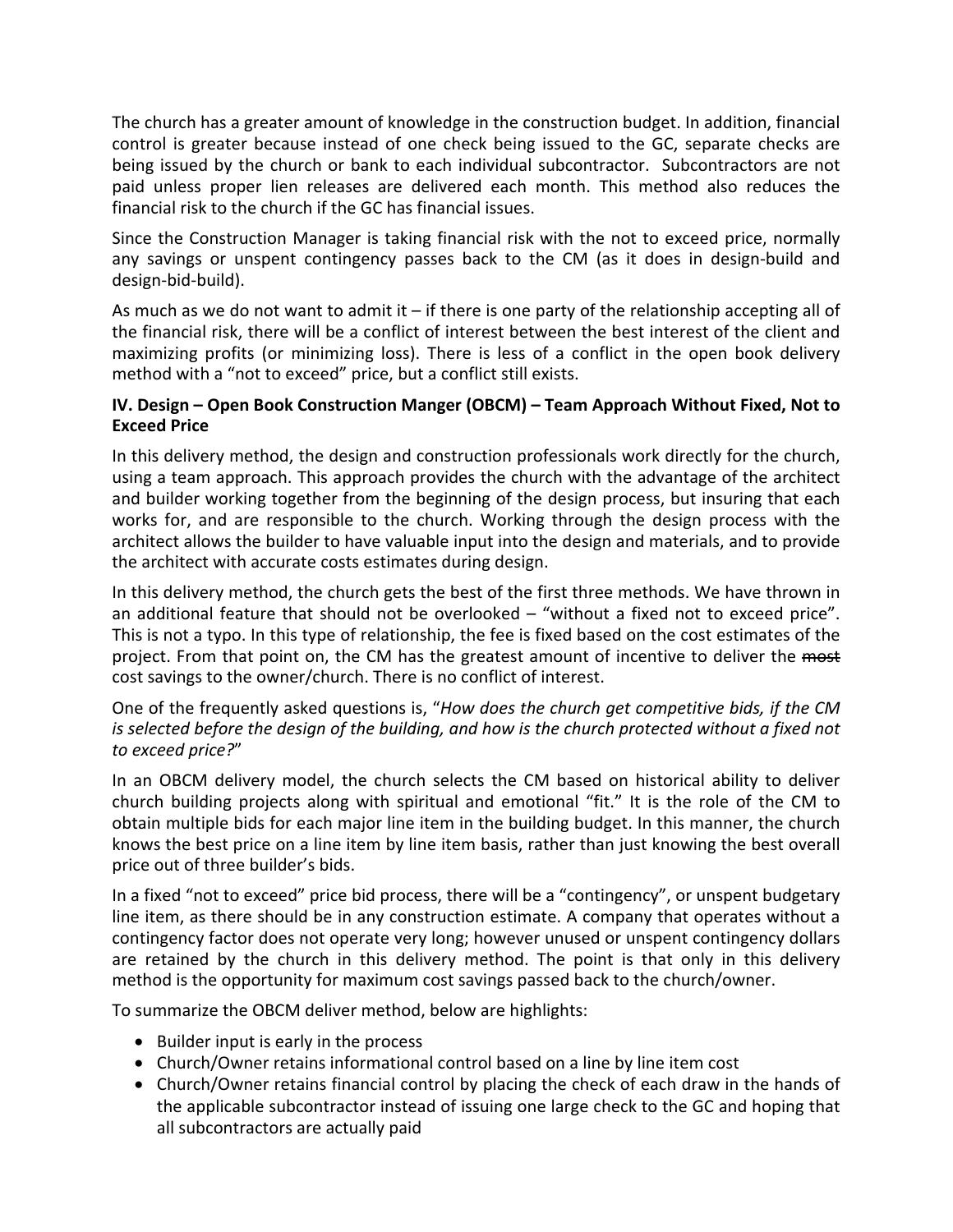- Church/Owner knows that none of the financial burden has been passed to the CM, thus all unused/unspent contingency dollars passes back to the church
- Knowledge of cost savings achieved by the CM is disclosed to the Church/owner
- Architect and CM are hired independently by and represent the owner

### **Conclusion: The Ideal Model**

When we fund a church project using our own and investor funds and enter into a lease/purchase contract with a partner church, what is the *process* model and delivery method that we require?

- 1. We conduct a needs and feasibility analysis to provide information that will allows us to objectively understand what the church needs to build, what it can afford to build, and how to pay for it. We suggest a formal capital campaign process that will help raise money for the up front costs of building and reduce the amount of money that needs to be borrowed. Such a campaign also provides an excellent opportunity to teach the principles of sacrificial giving.
- 2. We hire both the architect and construction manager at the same time. (Among other factors, the criteria for selection of both should include a history of church design or construction, and a willingness to work in a team environment.) Once the team consisting of church building consultant, architect, and construction manager is assembled, the design process, based on the results of the needs and feasibility study, can begin.

With respect to church architects, there is a wonderful opportunity to save even more time and money in the design process by utilizing an existing church building plan as the starting point. There are architects that make church plans from prior building projects available for purchase at meaningful discounts over custom designs. While existing plans are not construction ready, they can drastically shorten the design process.

The construction manager we hire is working for a fixed fee, is open book, and is not being held to a fixed not to exceed price, because we know that this will provide the most building at the lowest cost.

It is our experience that the farther you move away from this model, the greater the potential for cost and time overruns. The farther you move away from this model, the less opportunity you will have to achieve maximum cost savings.

Glen Trematore Principal, Church Development Services LLC. Affordable Solutions for Church and Church Related Building Programs Can be reached via email at [glen@churchdevelopment.com](mailto:glen@churchdevelopment.com) Website: [www.churchdevelopment.com](http://www.churchdevelopment.com/)